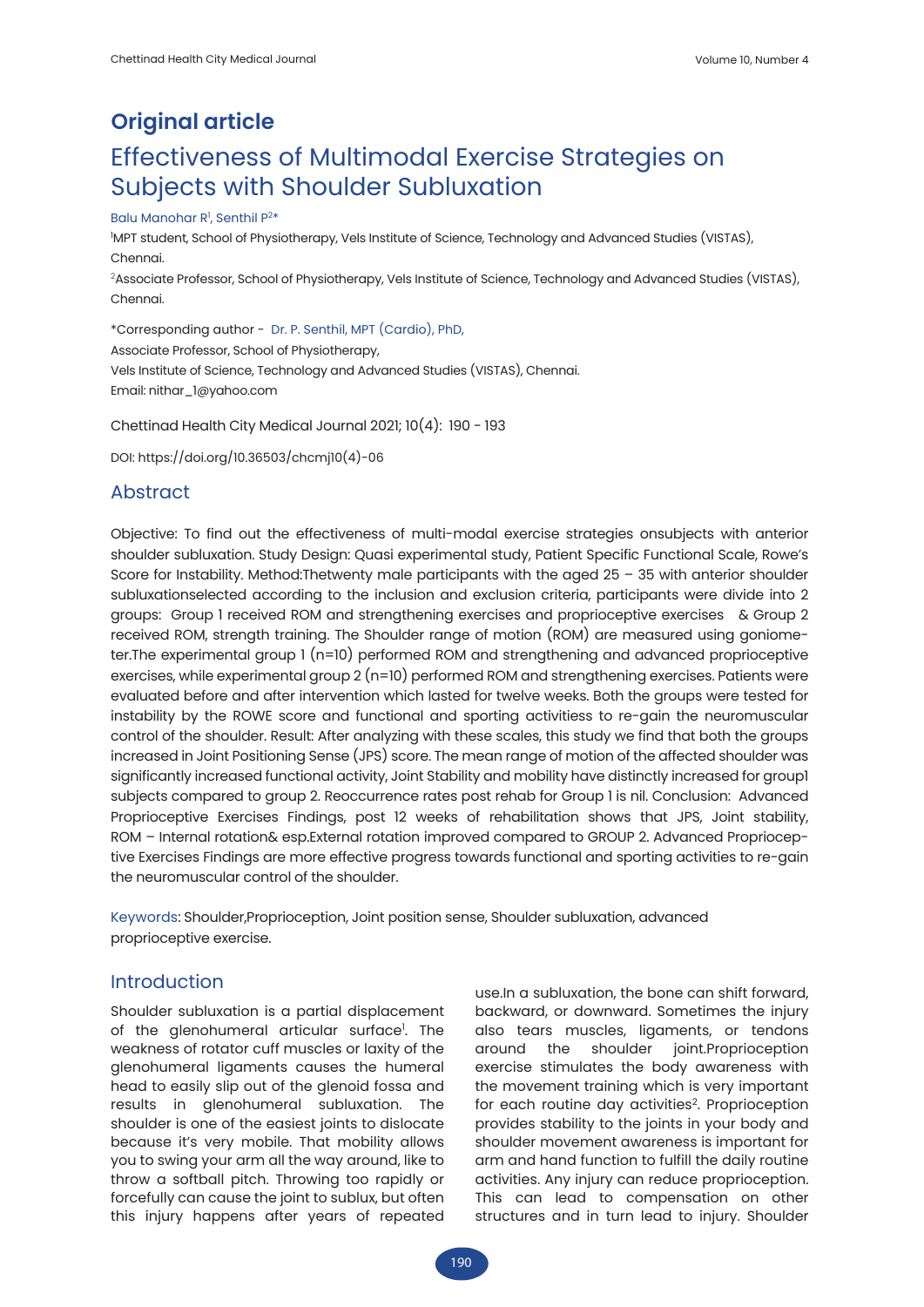proprioception has gained attention, especially in rehabilitation of instability of the shoulder. Anterior instability performed more poorly on JPS testing with the involved shoulder than the uninvolved shoulder. Proprioception exercise has been recommended for improvement in neuromuscular control in individual with shoulder instability<sup>3</sup>. Proprioceptive training may improve the musculoskeletal systems ability to give appropriate feedback to the Central Nervous System.

# Materials and Methods

A quasi-experiment is an interventional study design used to estimate the causal impact of an intervention on target subjects without random assignment. About 20 male participants with the aged  $25 - 35$  with anterior shoulder subluxation participants are divided into 2 groups: Group 1 received Range of motion (ROM) and strengthening exercises and proprioceptive exercises & Group 2 received ROM, strength training. Goniometry measurements for shoulder range of motion (ROM) are taken. The subject's functional ability are assessed at baseline and post-intervention using the patient specific functional scale4 and shoulder instability are assessed at baseline and post-intervention using the Rowe scores5.

# Shoulder Rehabilitation

Once the shoulder has recovered to its normal position in its socket, is the beginning of rehabilitation process, this can take up to a year to complete6. Phase  $1(2 - 4$  weeks) – the poly sling will keep your shoulder comfortable (worn for 2 weeks). Gentle movements given to the arm to reduce stiffness and relieve pain.Phase 2  $(4 - 8$  weeks) – Increase the ROM and the muscle strength. Phase  $3(8 - 12$ weeks) progress towards functional and sporting activities to re-gain the neuromuscular control of the shoulder. Phase  $1 -$  Group 1 & 2  $(2 - 4)$ weeks). Active assisted exercises like Shoulder flexion, Abduction, Medial/Lateral rotationare given to both the groups.

### Phase  $2$  - Group 1 &  $2(4 - 8$  weeks)

Main focus is to improve further improvement of ROM and muscle strength. To establish re-balance in your muscle, especially your rotator cuff. The scapula is supported by 2 important muscles – Trapezius and Serratus anterior, these have to be strong to control the shoulder blade and as the shoulder joint moves. Group 1 - Static strengthening and mobility exercises, & early proprioceptive exercises. Group 2 - Static strengthening exercise and mobility exercises.

### Phase  $3 - (8 - 12$  weeks)

Group 1: Static strengthening and mobility exercises and advanced proprioceptive exercises.

Group 2: Strengthening and mobility exercises

# Group 2

Phase 1 – (2- 4 weeks) Similarexercise are given for both the groups.

### Phase  $2(4 - 8$  Weeks)

Static strengthening exercises, strengthening exercises like weight bearing and TheraBand and mobility exercises are given like shoulder flexors, adductors, extensors, internal rotators, shoulder abductors, external rotators.Scapular setting exercises – training Lower trapezius – in prone and standing, serratus anterior

### Group  $2$  – Phase  $3(8 - 12$  Weeks)

Strengthening exercises using strong resistance theraband, dumbells, wall pushups are trained.

### Group – 1. Phase  $2(4 - 8$  weeks)

Mobility &Early proprioceptive exercises were given to the affected arm by asking the subjects to move the arm forward and backward freely in the elevated surface support and can be repeated with forearm support also. As a progression, the subjects are asked to do pendular movement in all direction and they can able to weight shift theiraffected arm on the exercise ball and ask them to move in circular manner.

### Group  $1 - (8 - 12$  Weeks)

Advanced Proprioceptive exercises : There are few examples of proprioceptive exercises given below.Kneel on your hands and knees. Raise your unaffected arm and then lower. Repeat the exercise.

Progressions:Raise your unaffected arm and the opposite leg.Repeatin Kneel on your hands and knees with your affected hand on a balance board or exercise ball.

Progressions: Both palm on balance board or exercise ball, kneeling press-ups, Hold for 10 seconds. Repeat in Assume a press-upposition with your affected hand on a wobble board/ wobble cushion/bosu ball.

Progressions: Both palm on balance board or exercise ball, holding for 10 seconds. Repeatthein a side 'plank' position with the affectedhand support andhold for 10 seconds. Ask the subjects to their affected hand .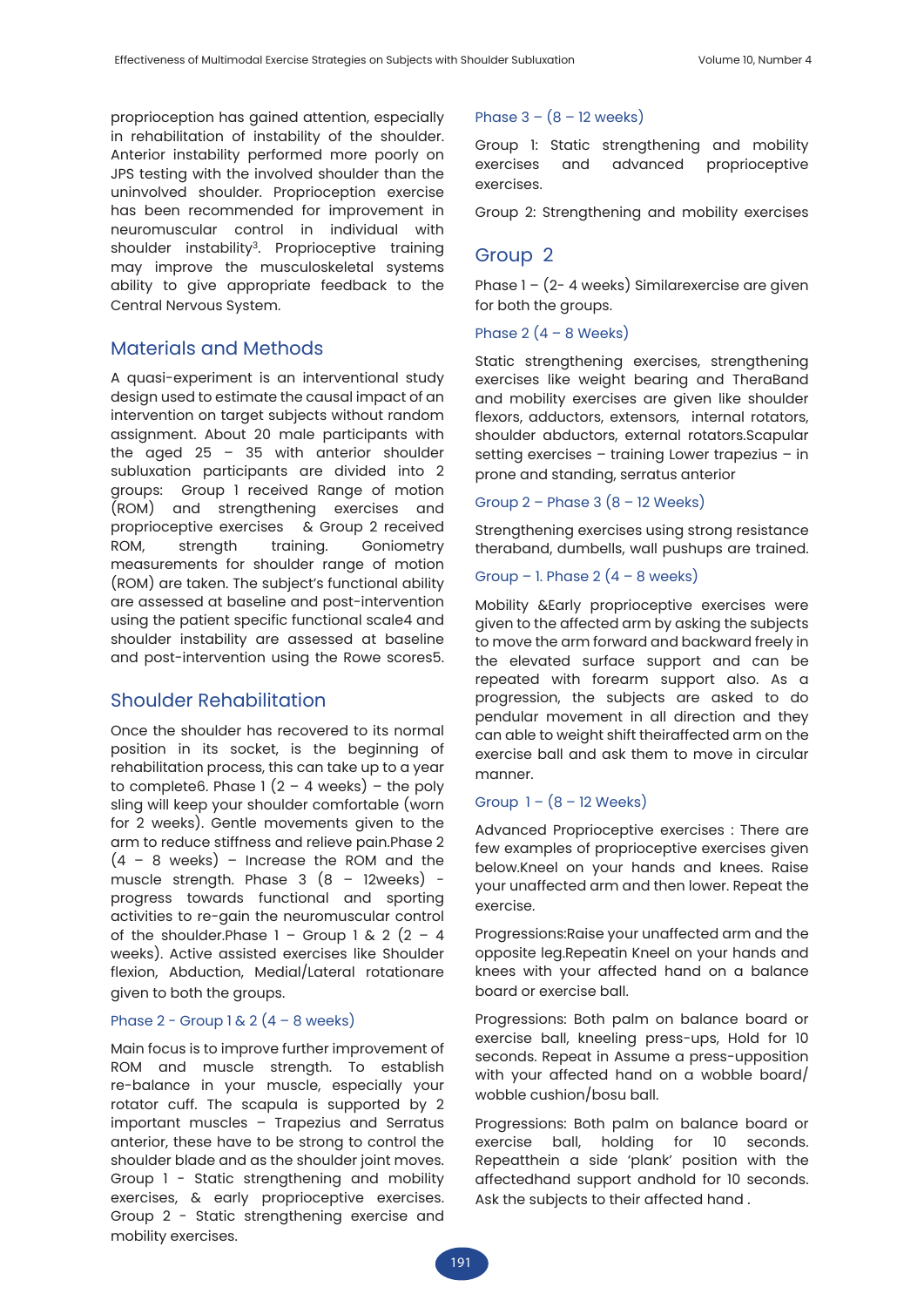in 90˚ forward elevation on top of the ball with your shoulder and ask them to move the ball in circle position and do for 10 repetitions in clock-wise and anti-clockwise.Ask the subjects to do the holding of two footballs stably for 10 sec with 10 repetitions.

Progression – use smaller balls:Point at the center of the target below with your arm outstretched. Close your eyes, and then make small circular motions with your arm. Try to stop with your finger pointing at the center of the target.Now open your eyes to check your final position.Repeat 10 times. Goal:Keep working until you can consistently finish pointing at thecenter of the target with your eyes still closed.

**Results:** The progression of Shoulder range of motion from baseline to 12 weeks of post intervention are measured using the goniometer. Similarly, the baseline and post 12 weeks of intervention, Shoulder stability was measured using the Rowe Score.

| No of weeks          | <b>Flexion</b> | Extension | Abduction | Internal | External |
|----------------------|----------------|-----------|-----------|----------|----------|
|                      |                |           |           | Rotation | Rotation |
| $4th$ week           | $0 - 50$       | $0 - 10$  | $0 - 30$  | $0 - 60$ | $0 - 10$ |
| 8 <sup>th</sup> week | $0 - 120$      | $0 - 20$  | $0 - 70$  | $0 - 70$ | $0 - 30$ |
| $12th$ week          | $0 - 180$      | $0 - 50$  | $0 - 160$ | $0 - 80$ | $0 - 90$ |

#### Table 1 – Shoulder ROM progression

#### Table 2 – Shoulder ROM progression

| No of weeks          | <b>Flexion</b> | Extension | Abduction | Internal | External |
|----------------------|----------------|-----------|-----------|----------|----------|
|                      |                |           |           | rotation | Rotation |
| 4 <sup>th</sup> week | $0 - 40$       | $0 - 10$  | $0 - 20$  | $0 - 60$ | $0 - 10$ |
| 8 <sup>th</sup> week | $0 - 100$      | $0 - 20$  | $0 - 50$  | $0 - 60$ | $0 - 20$ |
| $12th$ week          | $0 - 150$      | $0 - 40$  | $0 - 120$ | $0 - 70$ | $0 - 60$ |

| Table 3 - Average ROM of the Shoulder post rehab (12 weeks) |  |
|-------------------------------------------------------------|--|
|-------------------------------------------------------------|--|

| Shoulder movement (ROM)  | Group 1 (Proprioception) | Group 2 (Strengthening) |  |
|--------------------------|--------------------------|-------------------------|--|
| Flexion                  | 180                      | 150                     |  |
| Extension                | 50                       | 40                      |  |
| Abduction                | 160                      | 120                     |  |
| <b>Internal Rotation</b> | 80                       | 70                      |  |
| External rotation        | 90                       | 60                      |  |

Rowe score - Post rehab 12 weeks

Group 1: The Rowe Score for Instability is 90

Group 2: The Rowe Score for Instability is 75

After analyzing with these scales, this study we find that both the groups increased in JPS score. The mean range of motion of the affected shoulder was significantly increased. Functional activity, Joint Stability and mobility have distinctly increased for group 1 subjects compared to group 2. Reoccurrence rates post rehab for Group 1 is nil.

**CONCLUSION:** Advanced Proprioceptive exercises intervention for 12 weeks shows that joint position sense, joint stability, internal and external shoulder rotation movement are much improved when compared to routine strengthening exercises.

### References

- 1. Eljabu W, Klinger HM, von Knoch M. The natural course of shoulder instability and treatment trends: a systematic review. J OrthopTraumatol. 2017;18(1):1-8. doi:10.1007/s10195-016-0424-9.
- 2. Jia Han, Gordon Waddington, Roger Adams, Judith Anson, Yu Liu, Assessing proprioception: A critical review of methods, Journal of Sport and Health Science, Volume 5, Issue 1, 2016, Pages 80-90, ISSN 2095-2546, https://doi.org/10.1016/j.jshs.2014.10.004.